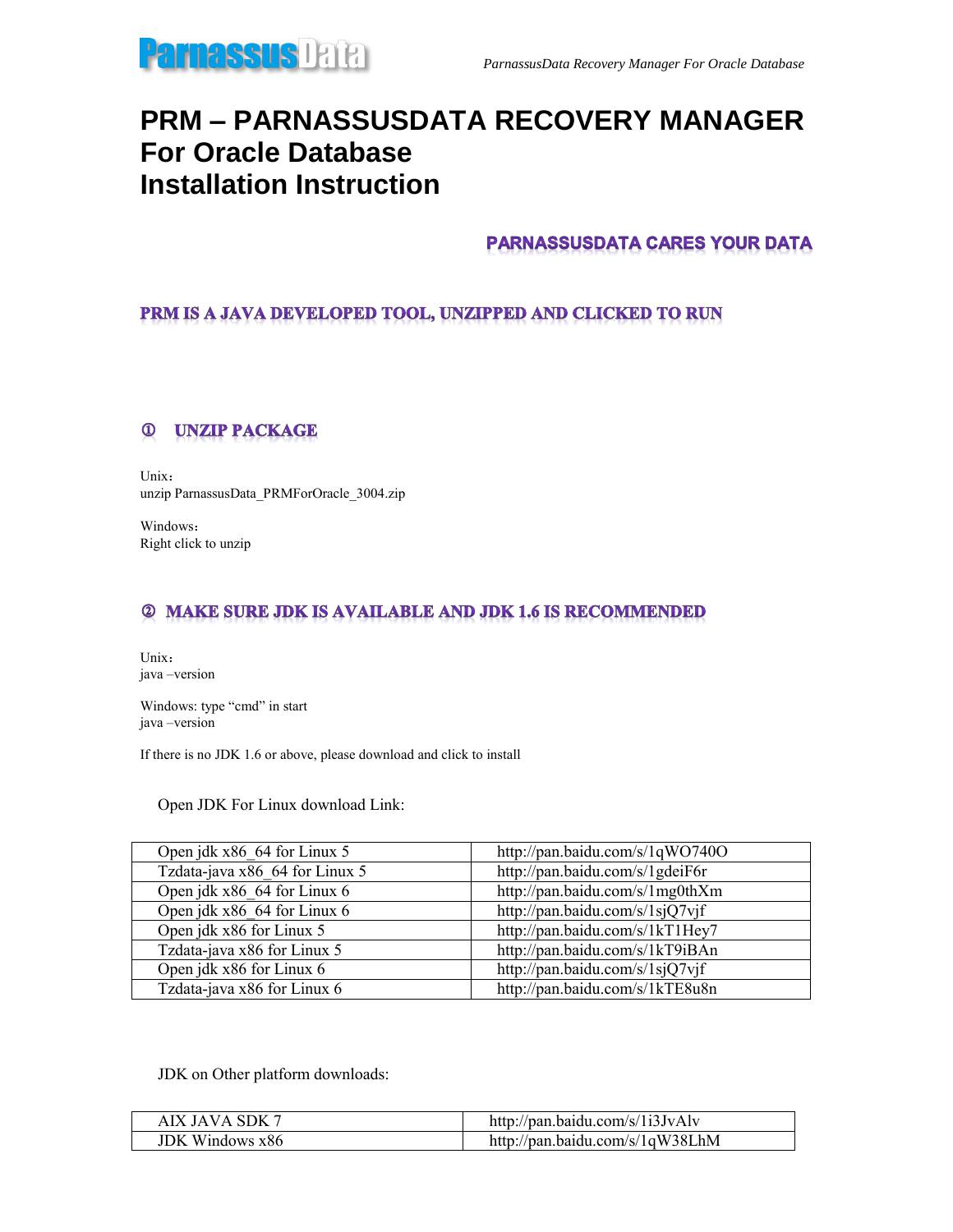

*ParnassusData Recovery Manager For Oracle Database*

| JDK Windows x86-64      | http://pan.baidu.com/s/1qWDcoOk |
|-------------------------|---------------------------------|
| Solaris JDK 7 x86-64bit | http://pan.baidu.com/s/1gdzgSvh |
| Solaris JDK 7 x86-32bit | http://pan.baidu.com/s/1mgjxFlQ |
| Solaris JDK 7 Sparc     | http://pan.baidu.com/s/1pJjX3Ft |

Other download address: <http://www.oracle.com/technetwork/java/javase/downloads/jdk7-downloads-1880260.html>

# **3 START PRM**

Make sure X GUI is available in UNIX, and switch to PRM folder

cd to PRM path ./prm.sh

If there is an error, please try:

java –jar prm.jar or ./prm\_startup.sh

Windows

cmd, and go to PRM folder ./prm.bat or click PRM.bat

| 000                 | ParnassusData Recovery M ● ○ ● |              | About ParnassusData Recovery Manager                                                                                     |                                                         | Bry V3.0(Build 3002) |
|---------------------|--------------------------------|--------------|--------------------------------------------------------------------------------------------------------------------------|---------------------------------------------------------|----------------------|
| Tools Help          |                                |              | Version 3.0 (Build 3002) - Community Edition - Jun 11, 2014                                                              |                                                         |                      |
| Database Data Files |                                |              | Copyright © 2012-2014 ParnassusData Software, Inc.                                                                       |                                                         |                      |
| Database            |                                |              |                                                                                                                          |                                                         |                      |
|                     |                                |              | http://www.parnassusdata.com                                                                                             | <b>Contact Support</b>                                  |                      |
|                     |                                |              |                                                                                                                          |                                                         |                      |
|                     |                                |              |                                                                                                                          |                                                         |                      |
|                     |                                | Developer:   |                                                                                                                          |                                                         |                      |
|                     |                                | Maclean Liu  |                                                                                                                          | maclean.liu@parnassusdata.com                           |                      |
|                     |                                | Zhangyang Hu |                                                                                                                          | zhangyang.hu@parnassusdata.com                          |                      |
|                     |                                |              |                                                                                                                          |                                                         |                      |
|                     |                                |              | The product is licenced to:                                                                                              |                                                         |                      |
|                     |                                |              |                                                                                                                          |                                                         |                      |
|                     |                                | Corporation: |                                                                                                                          |                                                         |                      |
|                     |                                | DB Name:     |                                                                                                                          |                                                         |                      |
|                     |                                | Mail addr.:  |                                                                                                                          |                                                         |                      |
|                     |                                |              |                                                                                                                          |                                                         |                      |
|                     |                                | Issue date:  |                                                                                                                          |                                                         |                      |
|                     |                                |              | For Community Edition, row limitation is 10,000.<br>If you need to recover more data, please contact ParnassusData Corp. |                                                         |                      |
|                     |                                |              | service@parnassusdata.com                                                                                                |                                                         |                      |
|                     |                                |              |                                                                                                                          |                                                         |                      |
|                     |                                | Key          |                                                                                                                          | Value                                                   |                      |
| $\overline{a}$      |                                | os.name      |                                                                                                                          | Mac OS X                                                |                      |
|                     |                                | java.vm.name |                                                                                                                          | Java HotSpot(TM) 64-Bit Server VM<br>$1.7.0 - 55 - b13$ |                      |
|                     |                                | os.arch      | java.runtime.version                                                                                                     | x86_64                                                  |                      |
|                     |                                |              |                                                                                                                          |                                                         |                      |
|                     |                                |              |                                                                                                                          |                                                         |                      |
|                     |                                |              |                                                                                                                          |                                                         |                      |
|                     |                                |              |                                                                                                                          |                                                         |                      |